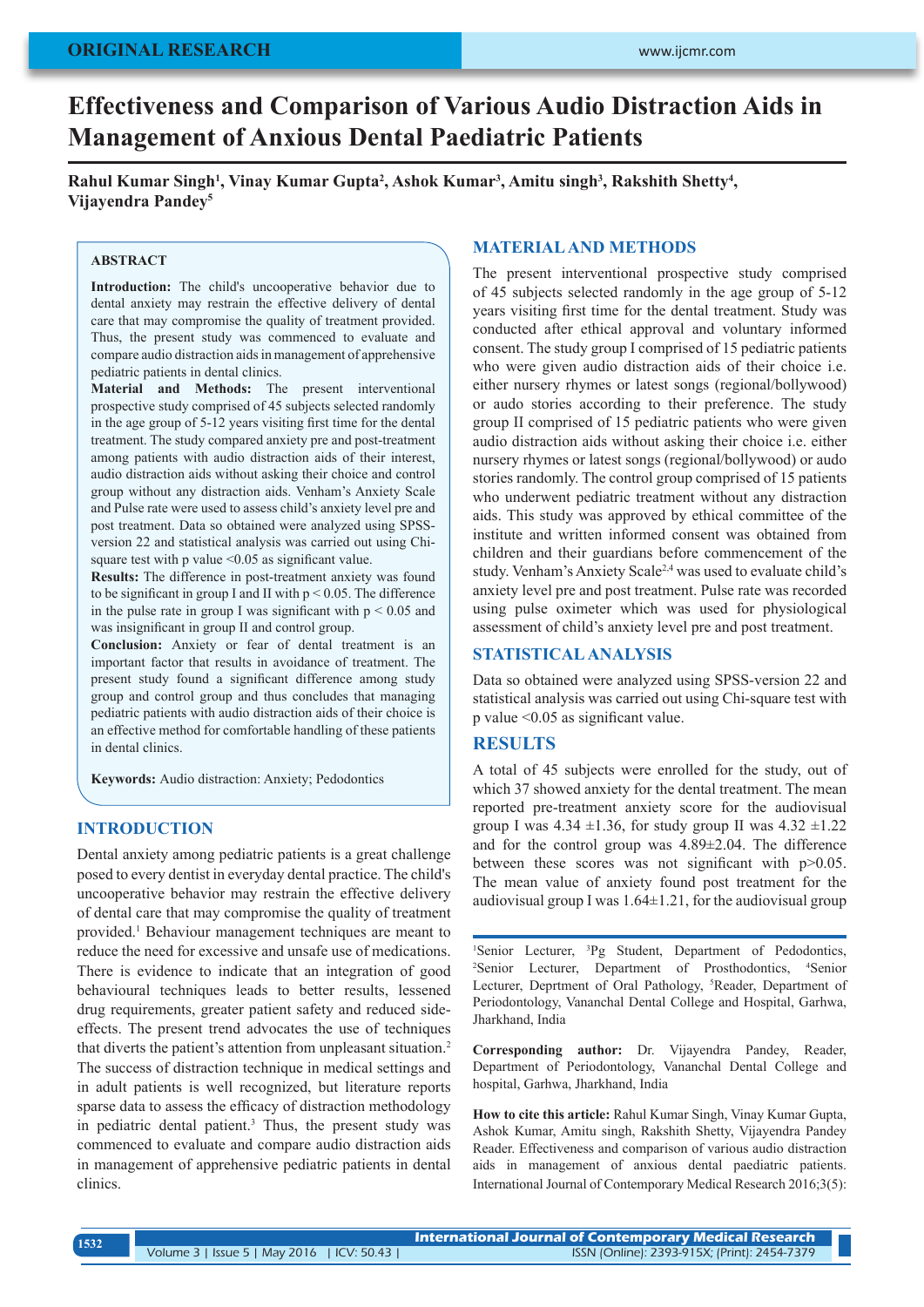| <b>Score</b>                           |                                                                                                                             |  |  |  |  |  |
|----------------------------------------|-----------------------------------------------------------------------------------------------------------------------------|--|--|--|--|--|
|                                        | Relaxed, smiling, willing and able to communicate                                                                           |  |  |  |  |  |
|                                        | Uneasy, concerned, indicates discomfort. Hands shows discomfort signals. Child agreeable and able to interpret experience   |  |  |  |  |  |
|                                        | as requested. Tense facial expression, may have tears in eyes.                                                              |  |  |  |  |  |
|                                        | Child appears scared. Tone of voice, questions and answers reflect anxiety. During stressful procedure, child protests ver- |  |  |  |  |  |
|                                        | bally and cries. Child interprets situation and copes with his/her anxiety.                                                 |  |  |  |  |  |
|                                        | Shows unwillingness to enter situation. Pronounced verbal protest, crying. Try to stop procedure with his/her hands.        |  |  |  |  |  |
|                                        | Anxiety interferes with ability to assess situation. General crying not related to treatment.                               |  |  |  |  |  |
|                                        | Child out of contact as he/she actually feels threat. General loud crying and do not listen to verbal communication. Physi- |  |  |  |  |  |
|                                        | cal restrain required.                                                                                                      |  |  |  |  |  |
| Table-1: Venham's anxiety rating scale |                                                                                                                             |  |  |  |  |  |

| <b>Variables</b>                                           | Audiovisual group I with music<br>of pediatric patient choice |                 |             | <b>Audiovisual group II with music</b><br>without asking patient's choice |                 |             | Control group     |                  |           |  |  |
|------------------------------------------------------------|---------------------------------------------------------------|-----------------|-------------|---------------------------------------------------------------------------|-----------------|-------------|-------------------|------------------|-----------|--|--|
|                                                            | Pre-                                                          | <b>Post</b>     | P value     | Pre-                                                                      | <b>Post</b>     | P value     | Pre-              | <b>Post</b>      | Þ         |  |  |
|                                                            | treatment                                                     | treatment       |             | treatment                                                                 | treatment       |             | treatment         | treatment        | value     |  |  |
| <b>Anxiety Scale Score</b>                                 | $4.34 \pm 1.36$                                               | $.64 \pm 1.21$  | ${}_{0.05}$ | $4.32 \pm 1.22$                                                           | $2.79 \pm 1.04$ | ${}< 0.05.$ | $4.89 \pm 2.04$ . | $3.94 \pm 1.58$  | $>0.05$ . |  |  |
| Pulse rate                                                 | $96 \pm 1.3$                                                  | $92.05 \pm 1.1$ | $0.05$ .    | $95 \pm 1.9$                                                              | $94.03 \pm 1.1$ | $> 0.05$ .  | $95\pm1.6$        | $94.12 \pm 0.46$ | $>0.05$ . |  |  |
| <b>Table-2:</b> Comparison of anxiety score and pulse rate |                                                               |                 |             |                                                                           |                 |             |                   |                  |           |  |  |

II was 2.79±1.04 and in the control group it was found to be 3.94±1.58. The difference in post-treatment anxiety was found to be significant with  $p < 0.05$ . The mean reported pretreatment pulse rate for the audiovisual group I was  $96 \pm 1.3$ , for the audiovisual group II was  $95 \pm 1.9$ , and for the control group was 95±1.6.The difference between these scores was not significant with p>0.05. The mean value of anxiety found post treatment for the audiovisual group I was 92.05±1, for the audiovisual group II was  $94.03 \pm 1.1$  and in the control group it was found to be 94.12±0.46. The difference in the pulse rate in group I was significant with  $p < 0.05$  and was insignificant in group II and control group.

### **DISCUSSION**

The rate of prevalence of dental anxiety is 5-20% in most of the populations which is seen more in children and this tends to decrease as age advances. It is also revealed that females are more prone to dental anxiety as compared to their male counterparts. The relation of dental anxiety with the incidence of caries is well documented thus signifying their avoidance for dental visits.<sup>5</sup>

The present study found significant decrease in anxiety in patients with audio- distraction aids as compared to control group. The study also found that audio- distraction aids of child's interest are even more effective. The reason attributing to this might be due to child listening to music tends to close his or her eyes thereby screening out the sight. Moreover, music helped to decrease the unpleasant noise created by dental hand pieces or other anxiety inducing stimuli and these two advantages coupled with the effect of choice based music provided relaxation might be due to playing familiar songs helped child to manage with his fear of dental treatment and unpleasant stimulus and thus, gave them a feeling of being in the familiar environment.<sup>6</sup>

Naithnaini M et al<sup>1</sup> compared audio distraction and audiovisual distraction in the management of anxious pediatric patients and reported decrease in anxiety scores in subsequent visits in both audio and audio-visual distraction groups. Kaur R et al<sup>6</sup> also compared effectiveness of audio and audiovisual distraction aids and found that children were most relaxed in audiovisual group followed by audio group and were least relaxed in control group during three dental visits. Jindal R et al7 also found that audio distraction aids decreased the level of anxiety in anxious pediatric dental patients to a significant level. Muppa  $R$  et al<sup>8</sup> evaluated fear or anxiety levels associated with noise in a dental clinic and concluded that the noise created in dental clinic provokes anxiety and leads to avoidance of dental treatment. The most likely responses to dental stimuli in case of children reporting for first dental visit would be either fear or anxiety. Anxiety is associated with short-and-long-term impairment in social, academic, familial, and psychological functioning. Most children experience anxiety purely on the basis of psychological, social and environmental influences and parents face special challenges because children with anxiety tend to be nervous, avoidant, annoying or exhausting, however it is also revealed that the offspring of parents with anxiety disorders are more likely to develop anxiety, because of genetic factors and the atmosphere in which they are raised.5

## **CONCLUSION**

Anxiety or fear of dental treatment is an important factor that results in avoidance of treatment. The behavioral management of pediatric patients is a great challenge faced by the dentist. The present study found a significant difference among study group and control group and thus concludes that managing pediatric patients with audio distraction aids of their choice is an effective method for comfortable handling of these patients in dental clinics.

#### **REFERENCES**

- 1. Naithani M, Viswanath D. Child's dental anxiety: Management by audio and audio-Visual distraction technique - A comparative study. Univ Res J Dent. 2014;4:101-7.
- 2. Navit S, Johri N, Khan SA, et al. Effectiveness and Comparison of Various Audio Distraction Aids in Management of Anxious Dental Paediatric Patients. Journal of Clinical and Diagnostic Research: JCDR.